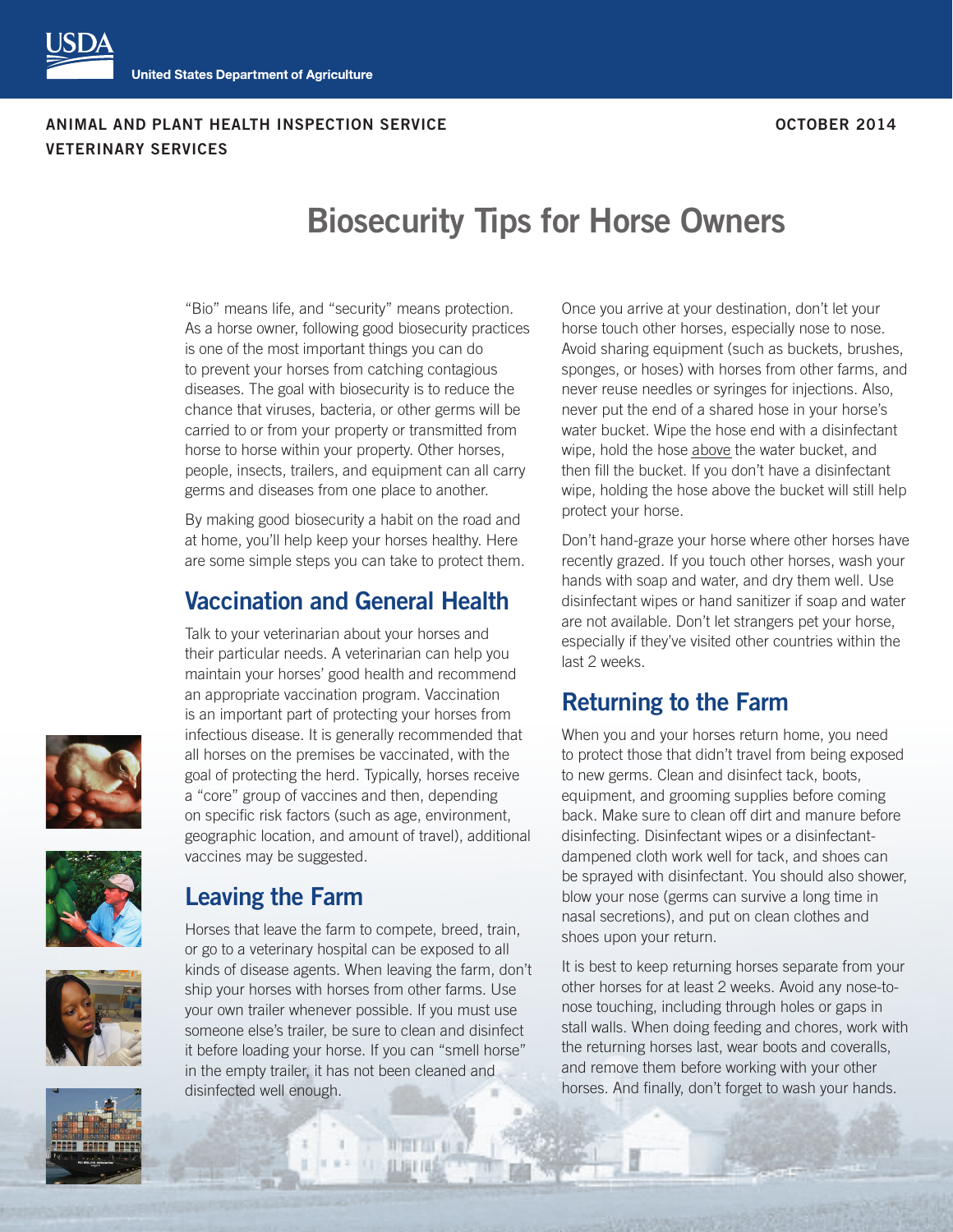#### **Don't Carry Germs Home**

You can accidentally carry germs home to your horses on your clothes and shoes. To avoid doing this, keep a pair of shoes or boots that you only use for visiting other places with horses. If your shoes can't be washed and disinfected, wear plastic shoe covers; plastic sleeves from newspapers work well. If you are working with horses on another farm, wear coveralls or plan to change your clothes before working again on your farm. If there are farms you visit all the time and you can't always change clothes or clean your shoes, be sure their vaccination and biosecurity habits are as good as your own.

### **On Your Farm**

Even horses that never travel need protection with good biosecurity at home. Keep visitors from bringing germs to your farm. When visitors arrive, have them park away from the horse area of your property. If the farrier or veterinarian needs to park closer, be sure their tires and shoes have been cleaned and disinfected.

Ask visitors to wear clean shoes and clothes. Provide plastic shoe covers, or have them brush dirt off their shoes and then spray the shoes with a disinfectant. If you have many visitors, such as a farm tour, use a footbath when they enter and leave your farm.

#### **Making a Footbath**

To make a footbath, you will need:

- 1. A low plastic pan or bin, wide enough to fit an adult's foot and shallow enough to step into easily.
- 2. A plastic doormat (the "fake grass" mats work well).
- 3. A disinfectant that works well for most situations, such as Tek-trol or One Stroke Environ.
- 4. Water.

Mix the disinfectant with water according to the label instructions. Put the doormat in the plastic pan. Add the disinfectant so that the bottom of the mat is wet. Ask visitors to walk through the footbath, wiping their feet on

the mat. The mat scrubs their shoes as they wipe them and applies the disinfectant. When the liquid starts to get dirty, empty it and put in new disinfectant.

### **Adding New Horses**

Bringing a new horse home is one of the most likely ways for diseases to enter your farm. Keep new horses away from your other horses for 30 days. Use a separate set of pitchforks, grooming tools, and feed and water buckets for the new horses. Work with the isolated horse last each day, or wear boots and coveralls and take them off before working with other horses. You can keep these in a plastic, covered tub near the new horse's field, stall, or barn. Always wash your hands with soap and water, and blow your nose (to clear debris and germs) after working with the new horse.

## **Keep Germs From Spreading**

If one of your horses is sick, isolate the animal and put up signs to keep everyone away. Make sure the sick horse can't have nose-to-nose contact with other horses. Also, put a footbath at the entrance and exit to the isolation area, and keep coveralls and boots or plastic foot covers near the sick horse isolation area. In general, you can follow the same isolation guidance as for new horses, but seek your veterinarian's advice on how long to keep the sick horse isolated and how to clean and disinfect tools and the stall after the horse is well.

Insects, birds, and rodents can all spread disease-causing germs to horses. Use effective insect and rodent control methods on your farm and when traveling. For example:

- Keep weeds and grass cut down.
- Prevent and remove pools of standing water wherever possible, including those formed from rain or wash stalls and in unused buckets, tires, and other objects.
- Use fly predators, traps, or fly spray.
- Store feed in closed, rodent- and insect-proof bins.
- Empty and clean water troughs at least weekly.